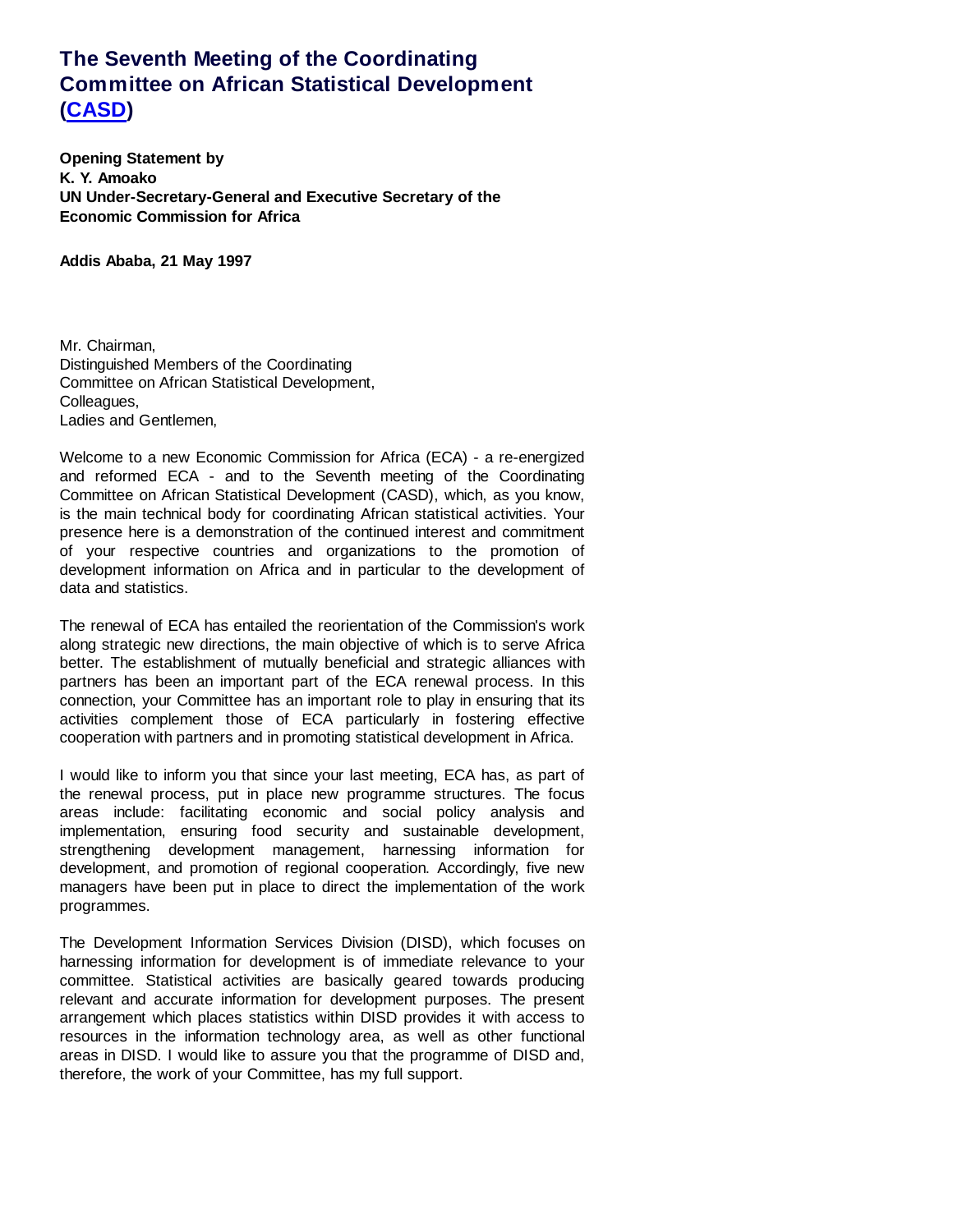Mr. Chairman, Ladies and Gentlemen,

The state of information development in Africa is characterised by lack of or poor quality of data, weak or inadequate telecommunication systems, lack of a critical mass of trained personnel, and laws and regulations that impede information flows. This is a very unsatisfactory state. It is for this reason that ECA attaches much importance to the strengthening of information capacities. Such efforts are being undertaken within the framework of the African Information Society Initiative (AISI), adopted by the ECA Conference of Ministers responsible for Economic and Social Development and Planning in May 1996.

At the same time, the rehabilitation of Africa's statistical infrastructure has continued to be a priority area for ECA in order to assist in the development of sustainable national statistical systems. These activities are within the framework of the Addis Ababa Plan of Action for Statistical Development in Africa together with the Strategy for its implementation. In this connection, ECA is serving as a catalyst for the development of Africa's statistical capacities and the promotion of electronic connectivity within the region and with the rest of the world. It is our hope that through connectivity, all African countries, and in particular their national statistical offices, will be linked to ECA and other international organizations, to enable speedier transfer of development information.

At the sub-regional level we are strengthening and rationalizing the sub-regional offices now called Sub-regional Development Centres (SRDCs). These centres will enhance the communications between the countries and ECA, and also operationalise ECA's role at the sub-regional level.

Regarding CASD, I have been informed that following evaluation of CASD activities, your Committee was restructured. The previous sub-committees on: training; organisation and management of national statistical systems; data processing; and research, methods and standards, have been abolished. I would like to take this opportunity to thank the Conveners and Joint-Conveners of the Sub-committees, in particular the Statistical Office of the European Union, the United Kingdom Overseas Development Administration, Statistics Sweden, the World Bank, and the United Nations Statistics Division for their assistance and support to statistical development in Africa and for undertaking tasks based on action plans which were identified for the implementation of the Addis Ababa Plan of Action.

The work of the restructured CASD will now be driven by task forces. This, I believe, is a move in the right direction. I expect that with this new structure you will be able to achieve even more than you were able to achieve previously. Restructuring should be viewed as a continuing process to enable improvements to be made for cost effective and efficient implementation of the work at hand.

Over the years and for various reasons, the Secretariat of the CASD has not been able to play the leadership role it wanted to play in the coordination of African statistical development. It has sometimes found it difficult to implement activities requested by the Committee, and it has not always found it easy to participate in the meetings held outside the country of its location.

Difficulties could also be attributed to lack of financial resources to fund the activities of the Secretariat, and the lack of proper information flow between the Secretariat and CASD, and even among CASD members themselves, regarding statistical activities in Africa. In this connection, the ECA has sent a questionnaire to all member States to determine the status of statistical activities in Africa.

Ladies and Gentlemen,